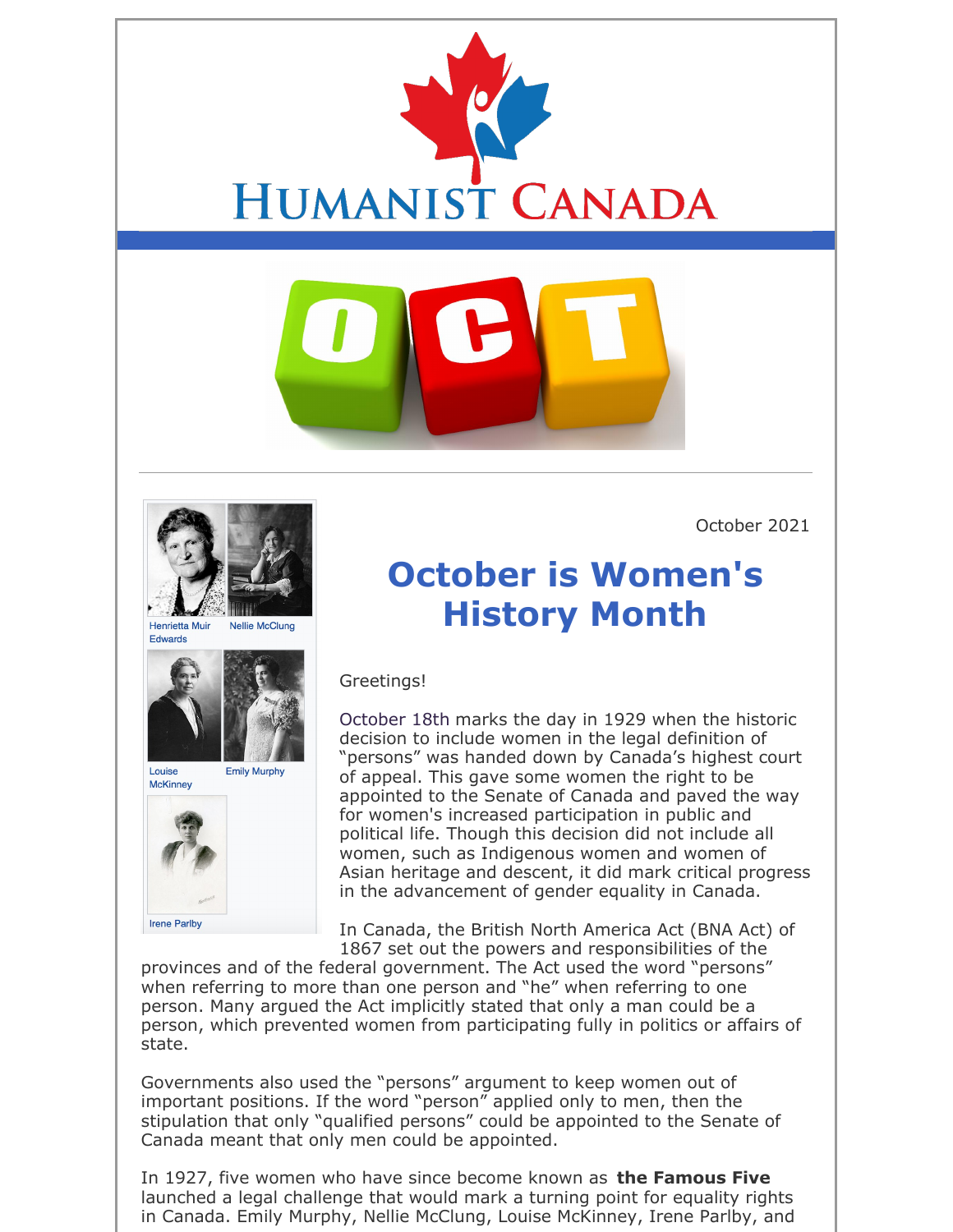Henrietta Muir Edwards were journalists, politicians, reformers, and activists from Alberta who asked the Supreme Court of Canada to answer the following question: does the word "person" in Section 24 of the BNA Act include female persons? After five weeks of debate, the Supreme Court decided that the word "person" did not include women.

Although shocked by the Court's decision, the Famous Five did not give up the fight and took their case to the Judicial Committee of the Privy Council of Great Britain in London, which was then Canada's highest court of appeal. On October 18, 1929, Lord Sankey, Lord Chancellor of Great Britain, announced the decision:

"The exclusion of women from all public offices is a relic of days more barbarous than ours. And to those who would ask why the word 'person' should include females, the obvious answer is, why should it not?"

On Persons Day, we honor the bravery and determination of the Famous Five whose landmark case helped pave the way for women to participate equally in all aspects of life in Canada. We also honor all those whose work in the years since then has expanded and strengthened those rights.

Enjoy this edition of News, Jag Parmar, Administrator

# **New Mailing Address!**



**We have a new mailing address!**

**All future mail should now be mailed: 150 Elgin Street Ottawa, ON K2P 1L4**

## **Member Profile of the Month**



### **Introducing our Member Profile of the Month: Ruth McGregor**

I came to Humanism through attending a wedding with a Humanist officiant; what a discovery that was for me! Not only did I find that there was a philosophy that reflected my mindset, but I was introduced to the concept of Humanist officiants as well!

For me, Humanism is such a positive, affirming philosophy, confident in our ability to solve problems, find meaning and live ethically without superstition or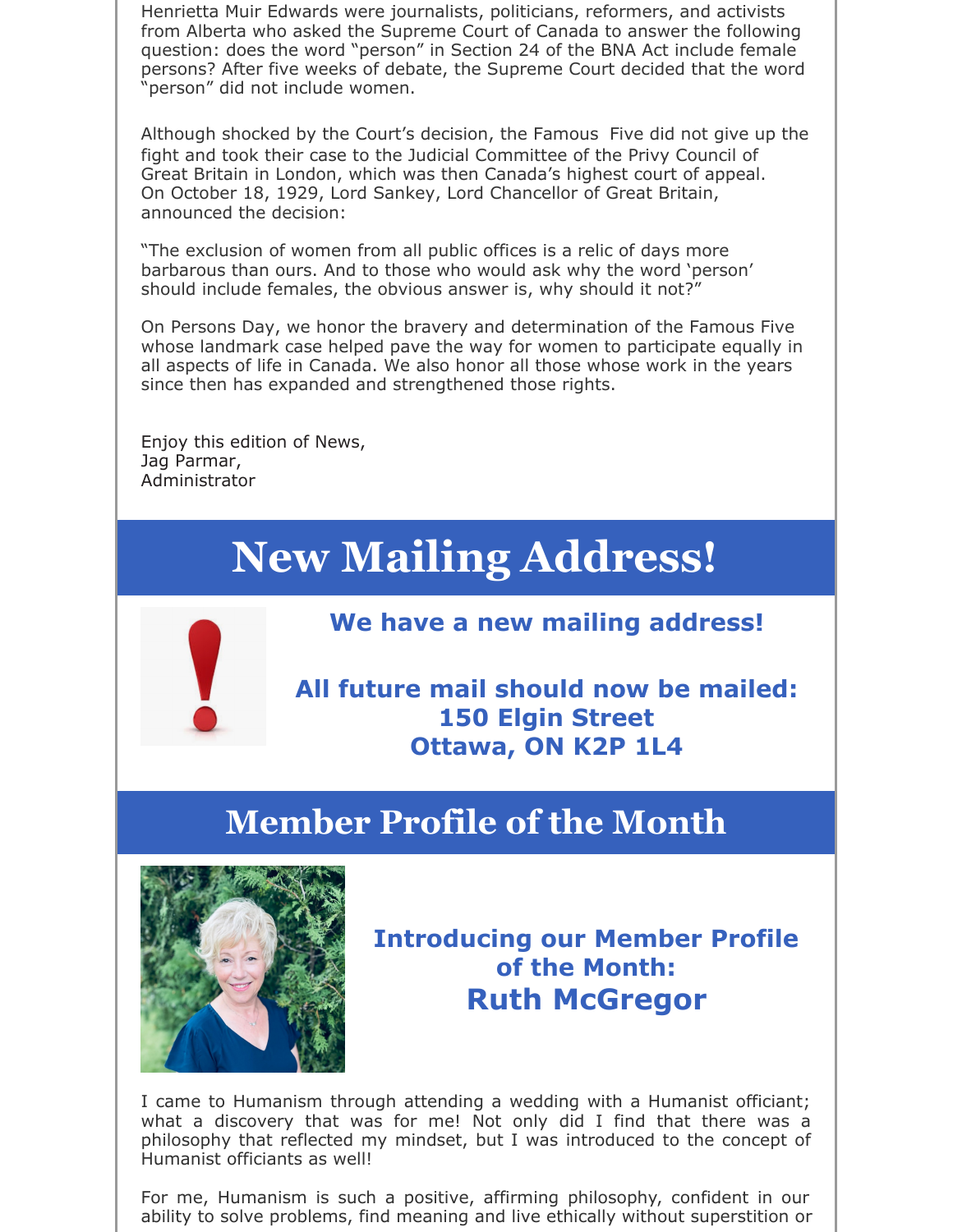belief in the supernatural. It isn't simply a rejection of religion but an alternative. I grew up in an Irish-Catholic environment, and often struggled with the church's teachings; I have found that living a life based on finding joy rather than escaping retribution has been far more satisfying.

Humanism has given a name to the values I've always held dear: reason, selfreliance and responsibility, ethics, inclusiveness, and integrity. Realizing that there was an entire belief system that shared my viewpoint has been enormously gratifying and pleasing.

**If you'd like to share your story with us, please contact Jag Parmar so you can be the next Member Profile of the Month!**

## **Humanist Chaplains: A Canadian Milestone**



**A Panel Discussion with Mary Beaty, Nicolas Bruzonne, Martin Frith, Srishti Hukku, Marty Shoemaker.**

#### **Sunday, October 3 3 pm EST**

Make history with Humanist Canada and meet Canada's first accredited Chaplains! Canada currently has a significant gap in the delivery of secular care services to non-religious people.

Humanist Canada is committed to building a network of accredited secular advisors to provide support in a range of institutional settings (e.g. prisons, military, hospitals, universities, etc.) Join us for Part 1 of our new Humanist Canada Chaplaincy webinar series.

Our first webinar, *Humanist Chaplains: A Canadian Milestone*, focuses on the nature of chaplaincy, the roles of Humanist Chaplains currently working across the country, and on the launch of Humanist Canada's latest milestone – the Chaplain Accreditation Program. To learn more, **Click Here.**

**Click Here to Register**

## **Virtual Coffee Chat**



**Afghanistan: A closer look at the tragedy.**

**Fika Taillon, born in Kabul, Afghanistan is a published poet, public speaker, educator, activist, and has a background in political science.**

Afghanistan is economically, one of the poorest, and culturally, one of the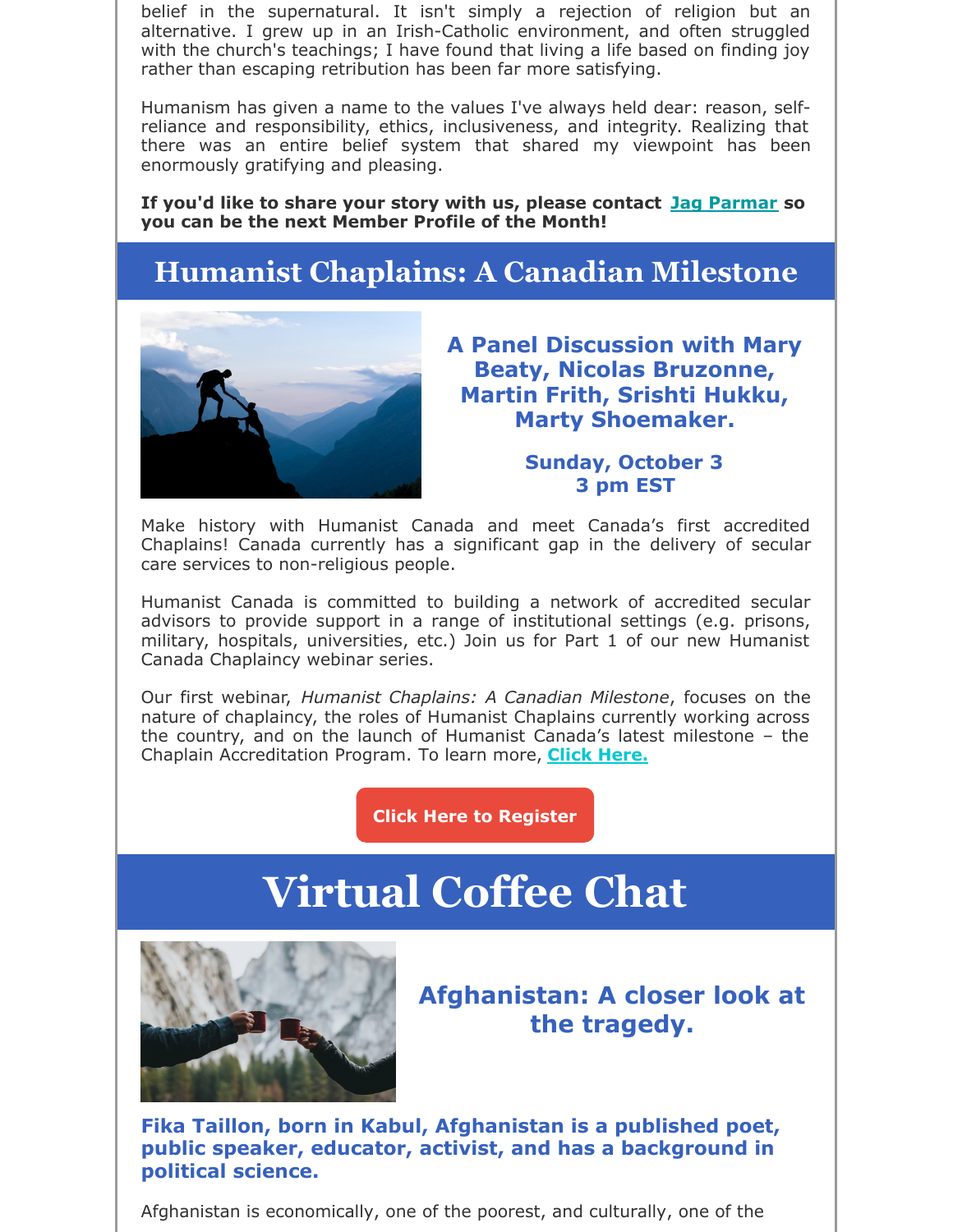richest countries in the world. It is the land of world-known philosophers, scientists, and poets. Home to Bu Ali Sina, and Mawlana Jalalodin Balkhi, known as Rumi.

Afghanistan's history has often been one filled with unease! The small landlocked country has always been a great attraction to its neighbors. In recent history, it has also dealt with England, Russia, and the US.

What unfolded in Afghanistan at the end of August 2021 put the world in a state of disbelief and shock. For those of us from Afghanistan, the pain is indescribable!

Please join us for a session about Afghanistan. Bring your thoughts, emotions, concerns!

**Date and time: Sunday, Oct. 17 at 2 pm ET.**

**Click Here to Join the Chat**

# **Call for Submissions**



### **Special Issue on the theme, "Apostasy and other forms of leaving religion".**

Religions is an international, interdisciplinary, peerreviewed, open-access journal on religions and theology, published monthly online by MDPI.

Religions is creating a Special Issue on the theme: "Apostasy and Other Forms of Leaving Religion". Manuscripts should be submitted online at mdpi.com by **January 31st, 2022**.

For any inquiry, please contact the Special Issue Editor, Julia Martínez-Ariño at j.martinez.arino@rug.nl

**Read more about the Call for Papers**

## **Visit Our Web Store**



#### **Here is What's New On Our Web Store!**

Don't forget to visit our online store! We're a small shop right now, but we have big plans! Check-in regularly to find new HC logo items like our masks,

mugs, and pins. We also have a number of books, written by our HC family of authors.

If you have any ideas about what we should offer, send them our way!

**Visit our online store**